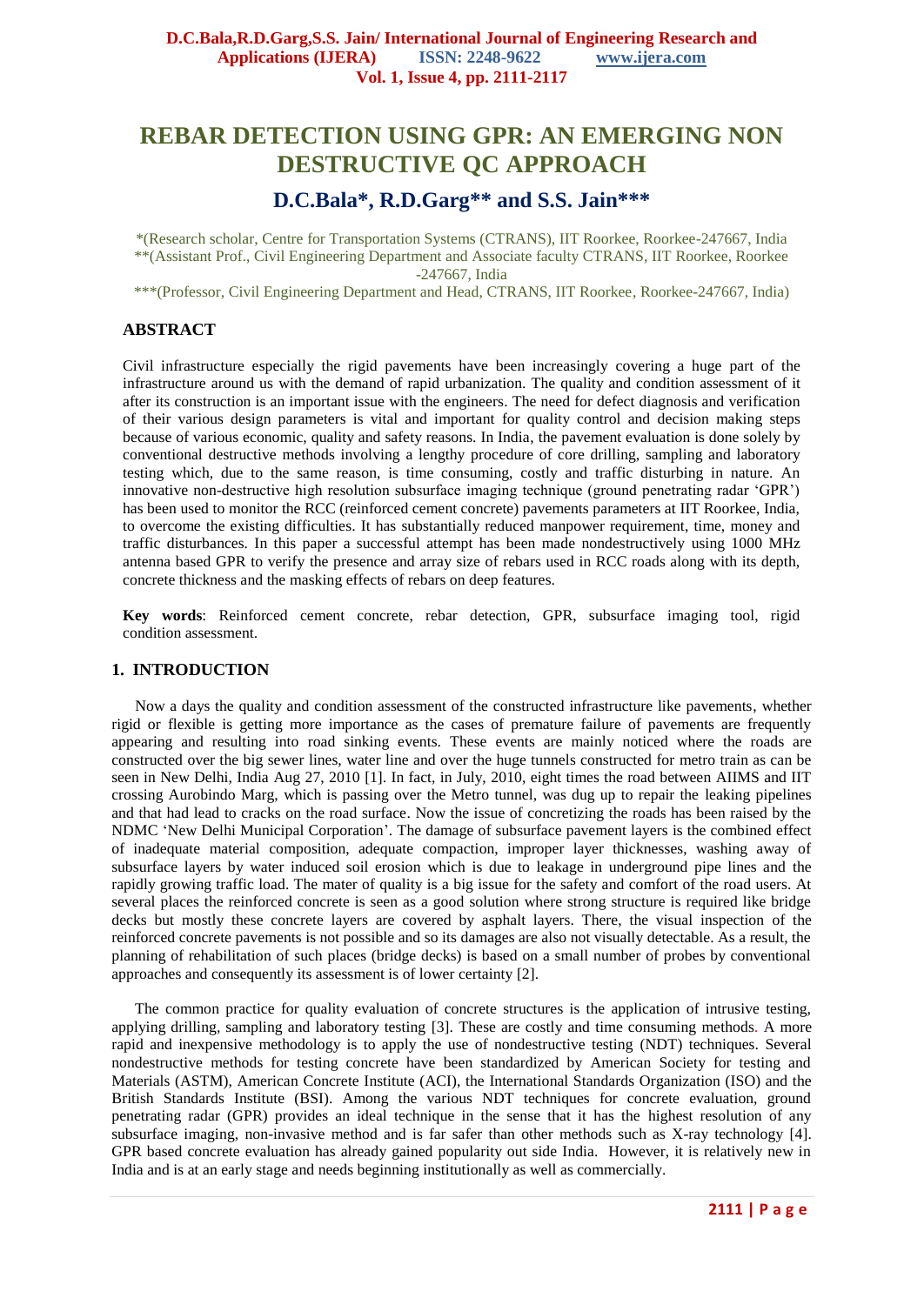According to the extensive literature review on the background and current state of art on GPR testing of rebar in concrete by Xian [5], detecting the location of reinforcing bars is an important and popular application and that has received particular attention with emphasis on the effects of bar size, spacing and depth upon the ability of GPR to detect individual bars and the problems caused by masking of deeper features. Having been inspired from the existing concrete related structure failure and the need for its quality and condition assessment in India, the assessment of reinforced concrete structures (RCC slabs) on pavements have been initiated in the IIT Roorkee campus with the prime objective of detection and verification of thickness of concrete slab, detection of rebars with its proper reinforcement plan (map) quantification and the effect of rebars on the deeper features. The parameters are important because it is useful for calculating the load bearing capacity of concrete pavements which depends greatly on their thicknesses, placing consolidations and reinforcements.

### **1.1Scope in India**

The use of GPR for road survey is in use for the last three decades in different parts of world but in India this concept is very new and currently not in use for routine survey purposes for the evaluation of flexible and rigid pavements. As a result it has got enormous scope of implementation for various survey purposes efficiently and cost effectively. It will be helpful as a diagnostic tool for early forecasting of road and structure damage and destruction. At the same time the verification of various design parameters can be assessed non-destructively after the construction which is a new approach for structural quality control.

## **2. PRINCIPLE OF GPR OPERATION**

 The RADAR (RAdio Detection And Ranging) is a well established technique that uses radio waves to detect objects and determine their distance from echoes they reflect [6]. The GPR is a special kind of radar which moves on ground and sends electromagnetic pulses to penetrate the ground The RADAR (RAdio Detection And Ranging) is a well established technique that uses radio waves to and collects back the backscattered signals from the ground. This technique is used for the detection and locating the targets in the structures. By monitoring the amplitude and time delays between the signal peaks from different layers, it is possible to evaluate both layer dielectrics and thicknesses. A variety of GPR systems are available for the purpose of survey but the primary components of all the GPR systems are the same as shown in the figure 1.



Figure 1: Basic components of a GPR system

 The antenna unit of the GPR system transmits and receives radar signals. The transmitter/receiver unit consists of a transmitter for signal generation, a receiver for signal detection and timing electronics for synchronizing the transmitter and the receiver. The control unit controls the overall operation of the GPR system and sends the received data to the data storage and display unit [6]. For pavement evaluation purposes, aircoupled and ground-coupled antenna systems are used. Ground coupled antenna based GPR is shown in figure 2a and figure 2b at two different sites.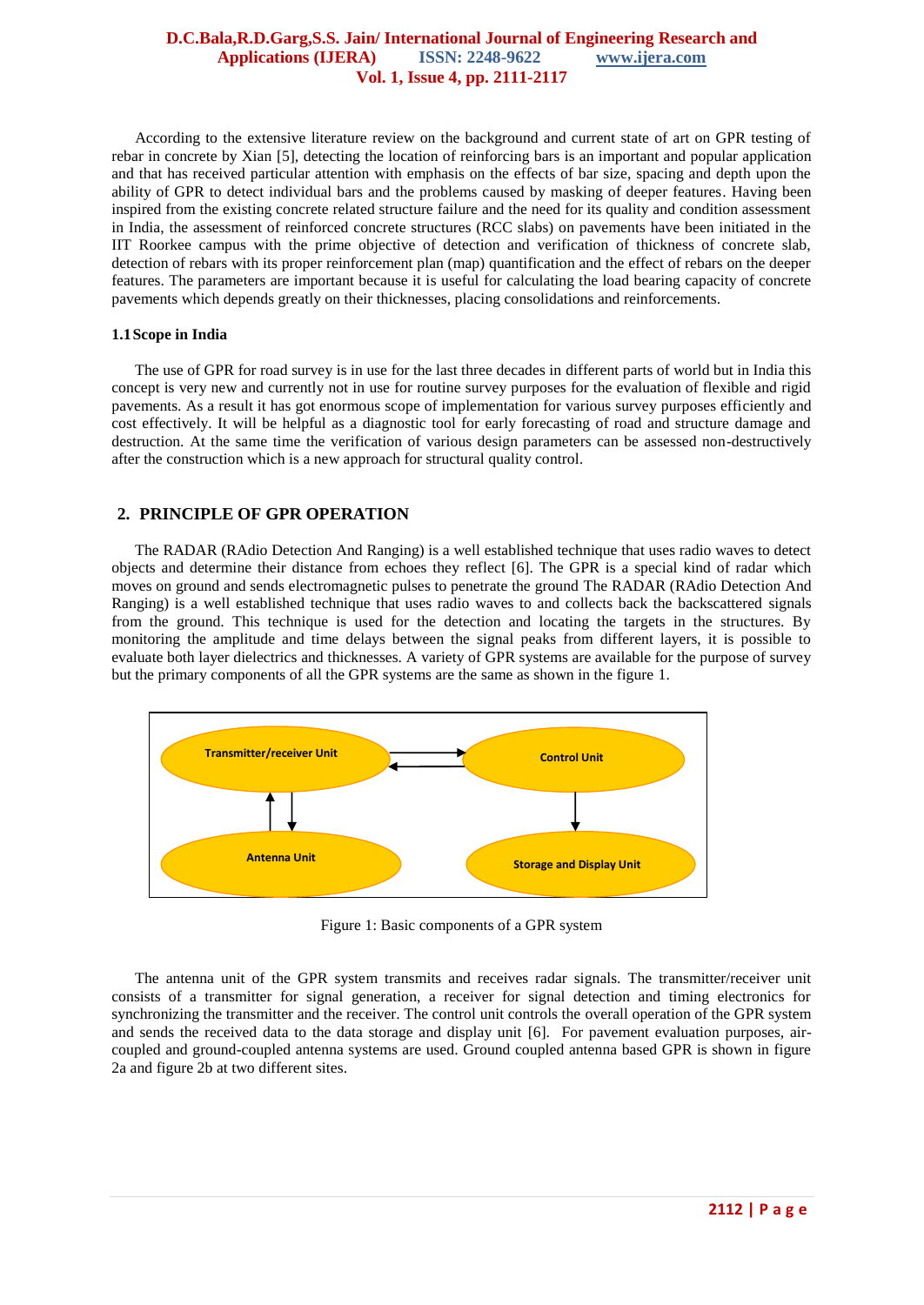

Figure 2a: 1000 MHz ground coupled antenna based GPR. Figure 2b: 1000 MHz GPR survey

The drawback of ground coupled antenna based GPR is that it acquires data at lower speed as it is moved by operator. Whereas, the drawback in the air coupled GPR is that the penetration depth is limited in comparison to that of ground-coupled GPR. The thickness of each layer can be accurately known if the dielectric constant of the corresponding layer is known. The estimation of the dielectric constant of pavement layers can be computed using the amplitudes of the reflected pulses collected by the GPR system [7].The majority of today's GPR technology is based on ultra-wideband (UWB) impulse radar principles due to its high time resolution and because of the depths at which most targets are located [8].

## **3. DATA COLLECTION AND ANALYSIS**

 Data have been collected from various sites at IIT Roorkee campus in grid as well as line format with the objectives to accurately detect the presence and depth of rebars and estimation of slab thickness of the reinforced rigid pavements using 1000 MHz ground coupled antenna based GPR. The obtained image is clearly able to delineate the subsurface information with different layer information. The interface between the various layers and the width of the individual layers are quite clear.

#### **3.1 GPR survey of reinforced cement concrete pavement at New Lecture hall IIT Roorkee campus**

 Data has been collected in grid format of dimension 2 m x 2 m with inter line spacing of 10 cm between two adjacent lines in both the X as well as Y directions. The details of the pavement cross section as per documents are (1) top layer reinforced cement concrete (RCC) layer of thickness 100 mm (2) second layer is Portland cement concrete (PCC) layer of thickness 100 mm (3) third sand layer of 30-40 mm for leveling (4) fourth layer of bricks of thickness 100 mm – 150 mm and the last layer is soil layer as per the documents. Rebars are arranged in an array form having separation of 27 cm between two adjacent rebars. GPR profiles of both vertical cross section and horizontal cross section are collected and are shown in figure 3a and figure 3b. The photograph of the site while taking data is also shown in figure 2a. The rebars have been observed clearly and non-destructively with the exact dimension of spacing between the two adjacent rebar lines. The dimensional measurements have been found significantly correct matching to the dimensions present in the construction drawings. 2D analysis of the obtained data has been conducted by the dedicated software (EKKO\_VIEW and EKKO\_Mapper) for processing of ground data. Different sections of the RCC road with their different material and their thicknesses have been shown in figure 3a. If such information is available without digging, it can become boon in next generation quality checks. The interface between the RCC and PCC layer is clearly seen in figure 3a. The soil layer is clearly visible because of its distinct signature which is seen at the bottom of the figure 3a, wherever there is a difference of electrical properties (dielectric constant) between different layers. It is reflected in the images in terms of dark lines or fringes between the two layers which can be seen in the same figure 3a.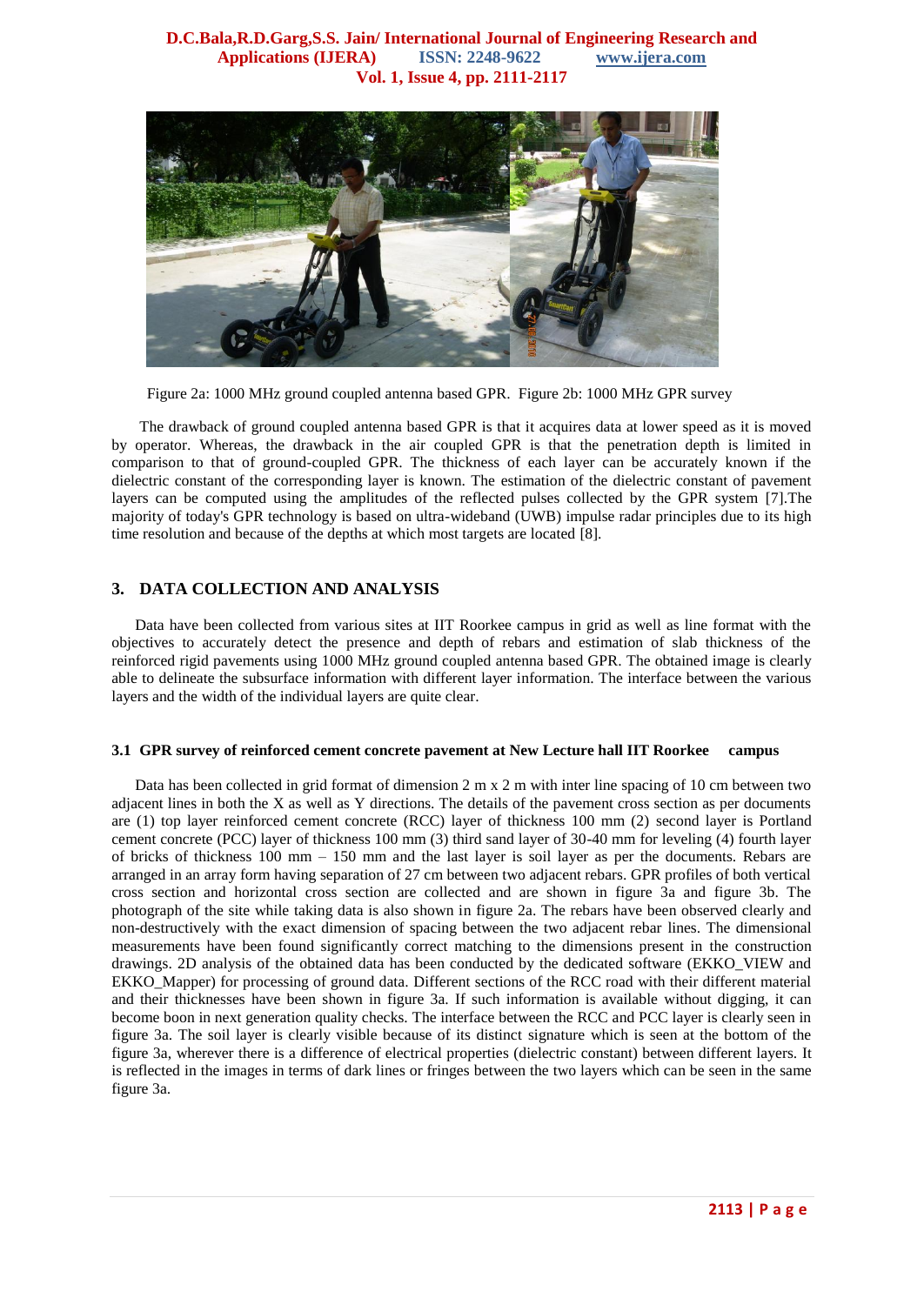

Figure 3a: RCC pavement profile collected by 1000 MHz antenna based GPR.





#### **3.2. GPR survey of RCC pavement at Rajeev Gandhi bhawan IIT Roorkee campus**

 Another RCC road has been studied to obtain the rebar image. This area has been chosen to check the ability of GPR in the region having closely spaced service lines/ rebars. Clear rebar image is obtained with the correct dimension of its array. The correctness of dimension is because of high resolution of antenna used and proper velocity calibration. Data has been collected in grid format of dimension 1 m x 1 m with inter line spacing of 10 cm between two adjacent lines in both the X as well as Y direction. Then the data had been processed using dedicated softwares, EKKO\_View and EKKO\_Mapper. Two GPR profiles of the same vertical cross section are shown in figure 4a and figure 4b and the 2D plan view of pavement cross section showing rebar plan with clear dimensional details have been shown in figure 4c. The photograph of the site while taking data is also shown in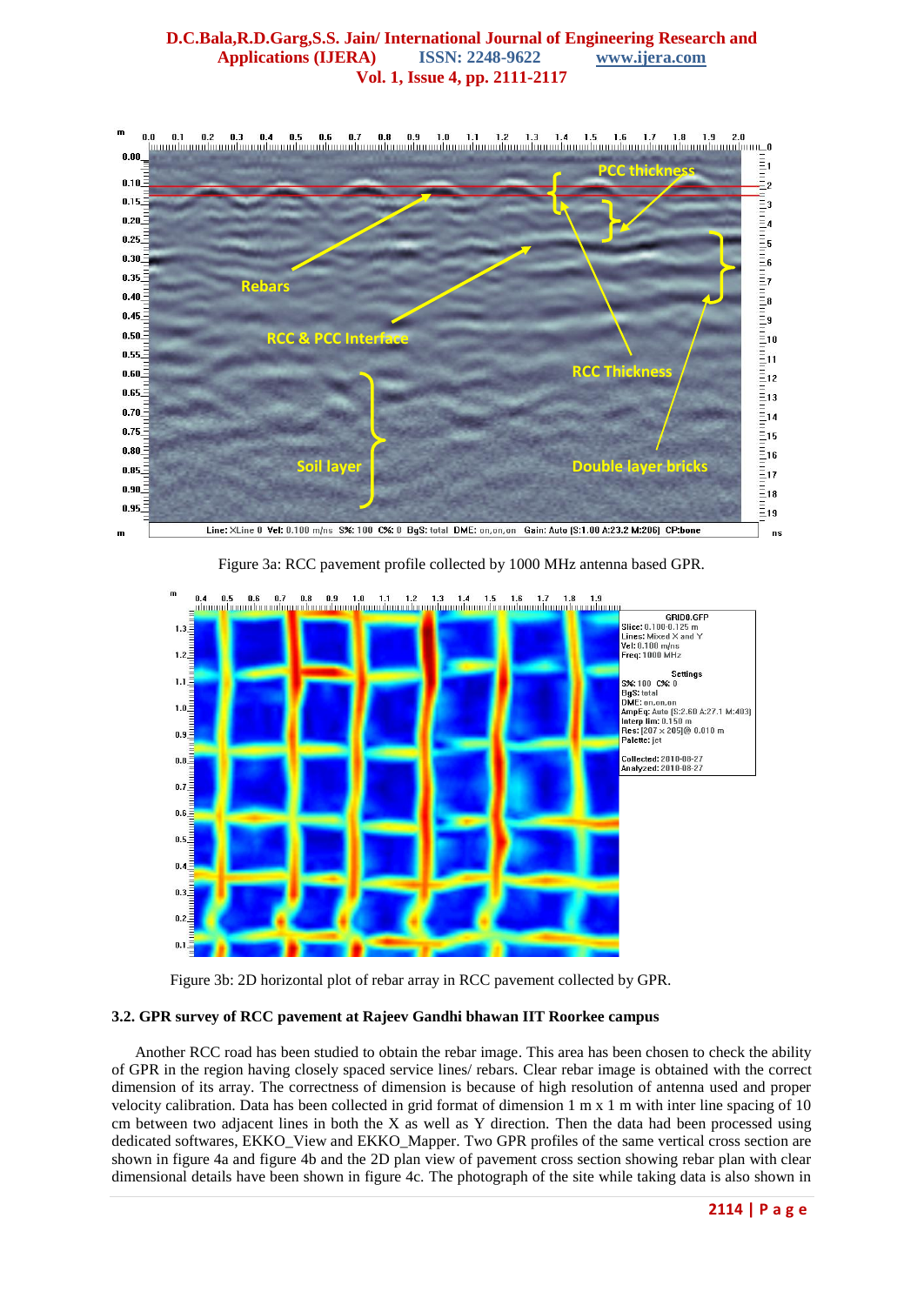figure 2b. The pavement is having double layers of rebars, which indicates that two slabs are used for the pavement.



Figure 4 a: GPR profile of double layers of rebar. Data taken by 1000 MHz antenna based GPR.



Figure 4 b: RCC profile having double layers of rebar. Data taken by 1000 MHz antenna based GPR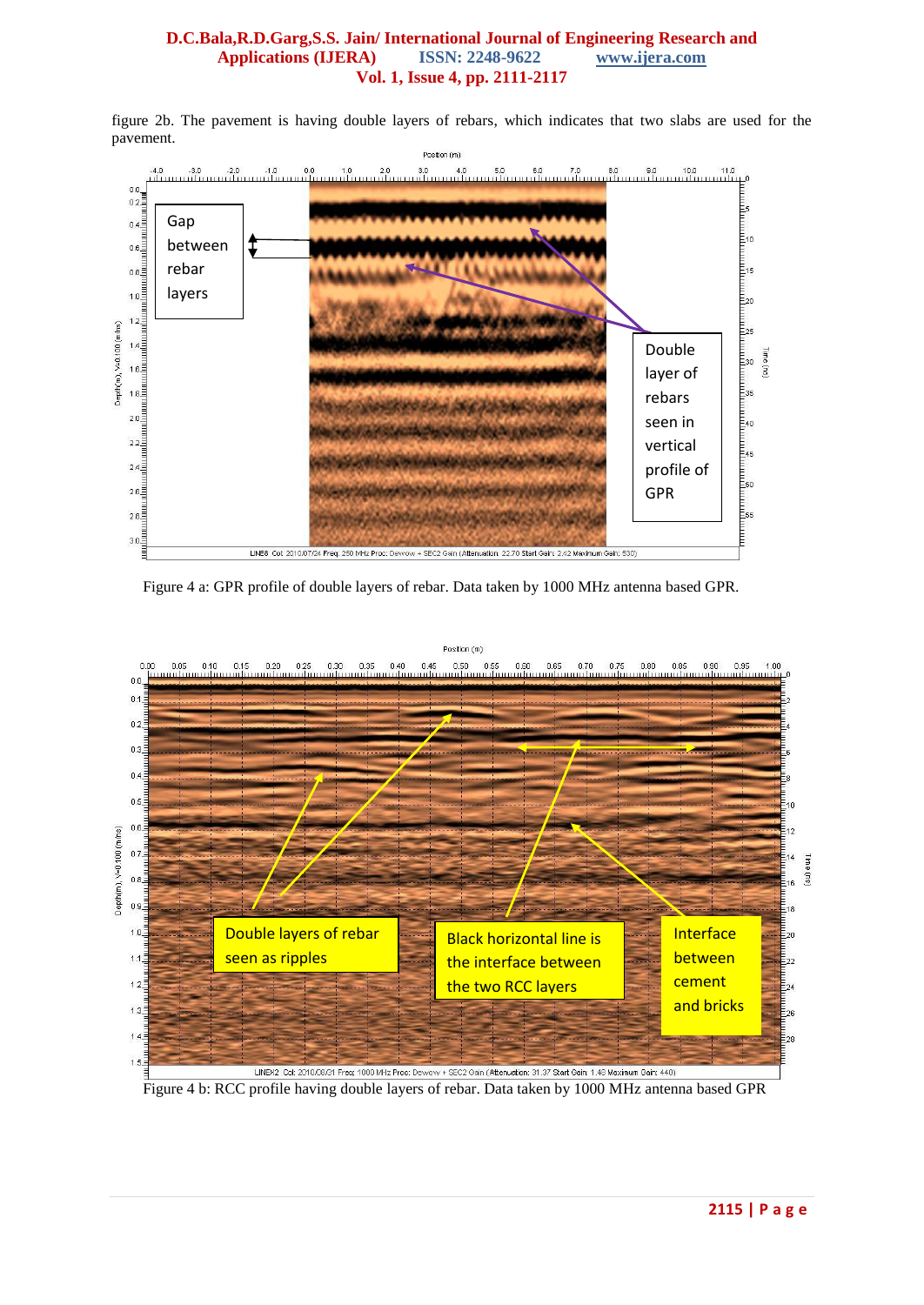

Figure 4c: Cross sectional RCC profile having rebar. Data taken by 1000 MHz GPR. (Grid1x1)

From the images obtained as in figure 3a and figure 4b after the survey of the RCC roads using 1000 MHz antenna, it can be seen that the GPR is capable of identifying the interfaces between the different layers having substantially different dielectric constant (an electrical property). And because of this, GPR can be utilized for the estimation of the thicknesses of these layers with appropriate correctness. It has been seen that the GPR gives very good images of the metal objects like rebars in the RCC roads. The gap between the rebars lines can also be identified with ease. Greater resolution is obtained due to the use of high frequency 1000 MHz antenna. If the same study would have been carried out using a lower frequency antenna like 250 MHz, then there could be a possibility that the small rebars might have been skipped during detection process. On should never go for line data acquisition when small pipe lines or thin telephone cables are present under the ground as generally these service lines are skipped by the operators; grid format provides larger probability of identification of these features. And if data is being obtained in grid format then also the line spacing between two consecutive GPR survey lines must be kept small so that the smallest of the small service lines are not skipped.

The image is to be observed carefully when two layers of rebars are present one below the other in order to detect both the rebar layers simultaneously. Because it is a well known fact that metals reflect the radar signals so it becomes difficult for the signal to penetrate further into the deeper levels making the deeper objects unclear.

## **CONCLUSION**

 Non-destructive approach of GPR has been successfully implemented to detect the subsurface anomalies and ground layer structures, Using this approach, it has been possible to monitor the various pavement features as given below, without digging the pavement surface.

- 1. The presence of rebars, which were covered with the RCC layer, could be detected clearly with ease and this is noticeable in the pavement profile collected by GPR in the form of ripples as shown in figure 3a.
- 2. The rebar plan map with its array dimension (27 cm by 27 cm) is non-destructively detected and which can be seen in the figure 3b and figure 4c. Therefore, there isn't any need of physically excavating the road to observe the presence and measure their array size.
- 3. The position of rebar from the top surface is seen at 0.1 m in the depth profile of pavement as can be seen in the figure 3a.